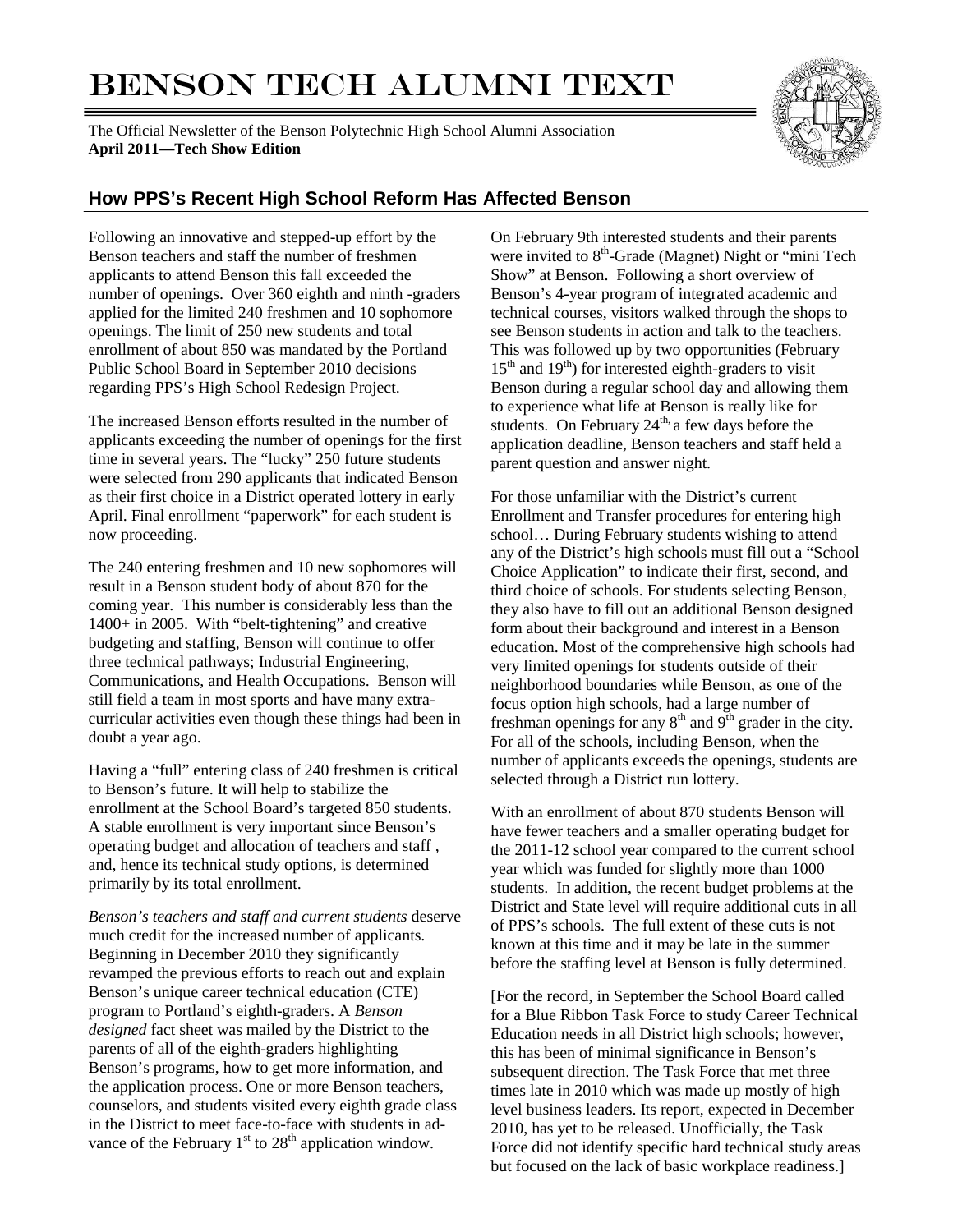#### **House For Sale in Fall 2011**

The latest home built by the Benson Building Construction Major will be ready for occupancy this fall. Located near the corner of NE Mallory and Skidmore, this single story home offers over 1550 square feet of living space and an abundance of amenities that include:

- 3-bedrooms, 2-baths and 1-car garage
- Greatroom and Large Utility Room
- Hardwood Floors and Skylights
- 250 Square Feet of Attic Storage
- Covered Front and Back Porches
- On-Demand Hot Water System

The home was designed in 2008 in conjunction between Energy Star, the Building Construction teachers, Tony Franciscone and Rich Weber ('75) and several Benson alumni that included Copeland Downs ('08), Amber Wilhite ('08), and Justin Steckler ('08) along with former Benson Architecture Teacher Tammy Hite ('91). The custom cabinets throughout the home were designed by Nancy Duong (2000) and were on display during this year's Tech Show. This combined effort has made this home the most energy efficient constructed by the school to-date.

This home also marks the re-introduction of using students majoring in Electrical who were supervised by a licensed electrical contractor to assist with the wiring.

The sale price for this one of a kind home has yet to be determined, but with its close proximity to schools, Downtown and Lloyd Center, it is likely to sell quickly.

Designs for the next Benson House will begin in May for a lot located adjacent to the current home.

## **New Alumni Board of Directors Needed**

The Alumni Association will be electing new members for its Board of Directors at its annual meeting held in conjunction with the August (date) annual picnic. The new members serve 3 year terms.

Association members may "nominate" themselves or be nominated" (with their consent) by another member at the Picnic or in advance to the Association's Secretary by email or regular mail.

The 15 member Board of Directors are responsible for the on-going business of the Association including the annual Picnic, an alumni room at Tech Show, a Scholarship program for graduates, other activities supporting Benson, a website, and long term

development planning for a greater Benson. The Board typically meets four to nine times per year for 2 hour meetings that are usually held at Benson HS. The Board members also participate in one or more of the Board's committees and their activities. Typically the foregoing will require 3-10 hours of time for most Directors in an average month.

Pursuant to the Association's By-Laws, to vote and/or to be elected a Director one must be a (paid) member of the Association. Former Benson graduates and students, current and former Benson teacher and Benson supporters can join on-line at the Association's website or even at the Picnic.

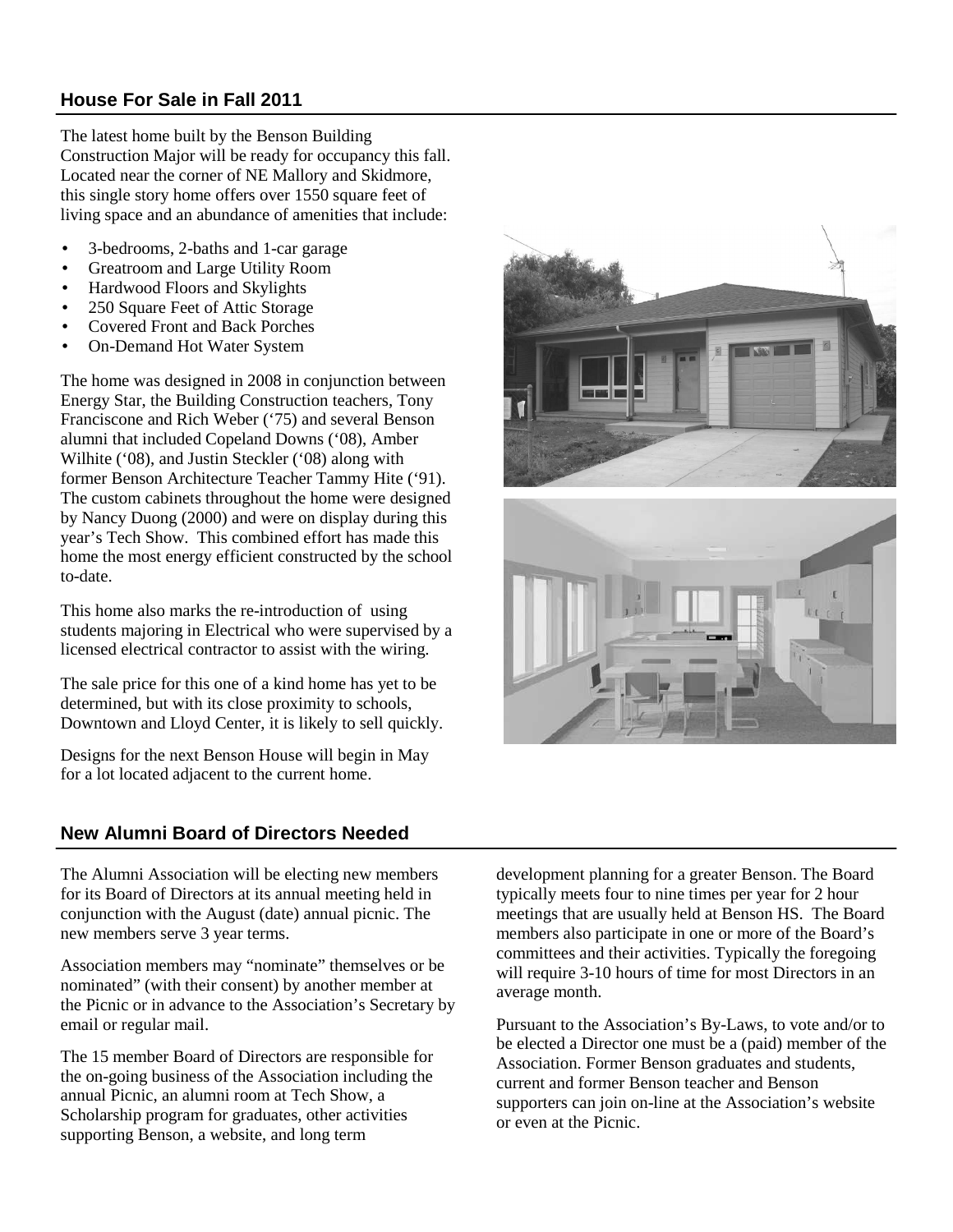## **Getting the Band Back Together**

The Alumni Association is exploring interest in the formation of a Benson "Spirit Band" to support the school during athletic and school events. The BPHSAA will sponsor the informal musical group assisting with its initial formation and perhaps provide identifying tee-shirts. It is envisioned that the group might have a limited selection of songs to play at Alumni events, Tech Show and/or the football homecoming game and other significant event such as state playoffs. Since Benson no longer has a music program or a band there would be real value in having a "Spirit Band" at some of its athletic events.

If you have any interest please email the Association at info@BensonTechAlumni.org. After we have a few names a mutually convenient organizational meeting will be set. Once it is formed the "band" might determine its own activities and direction.

#### **Great Year for Boys Basketball**

Benson's alumni, including its former basketball players, salutes Benson's 2010-11 Basketball team's great season and winning  $2<sup>nd</sup>$  place in the Class 5 State Tournament.

This was the closet the team has come to a state title in boys basketball since 1990. The team lost by only 6 points to Corvallis in two overtimes and finished the season with 23 wins and 4 loses.

Coach Troy Berry is a Benson alumni ('81) and was on the team that won the state title in 1981.

### **Benson Students Win Big at SkillsUSA Oregon Championships**

Students from Benson again took top honors at the annual SkillsUSA Oregon Championships held on April 8th & 9th in Milwaukie, Oregon. 28 Benson students won awards in 14 events, including 10 gold medals which qualifies them to compete at the National Championships in Kansas City this June.

In order to cover the costs of travel, hotel rooms and food, the Benson chapter relies on donations from private parties and local companies. If you would like to make a donation, contact Mary Ganoe or Bill Cooper (Class of '72) at Benson High School.

A complete list of winners can be found at the BPHSAA website.



#### **BPHS Centennial, Sooner Than You Think**

The official centennial birthday of Benson Polytechnic is something of a debate.

Started in 1908, the Portland Trades School was located in Northwest Portland. The name was changed to Benson Polytechnic in 1915 after Simon Benson donated \$100,000 for a new building to be constructed on Northeast 12th Avenue. If you look at the corner stone located on the northwest corner of the Main Hall, the date is 1916. "F" and "C" wings were also constructed at that time.

So the question becomes, which year should we celebrate the Benson Polytechnic Centennial? Depending on who you ask, the school is already over 100-years old. Of course, many alumni are not willing to let such a momentous occasion just slip by unnoticed.

Soon, the Alumni Association will begin making plans to celebrate a century of Benson history and legacy including a Benson Centennial Yearbook. If you would like to be a part of this landmark event, please contact the BPHSAA.

Oregon Gold Medal Winning Events:

- Radio/Audio Production
- Related Technical Math
- Residential Wiring
- Computer Maintenance Technology
- Promotional Bulletin Board
- Quiz Bowl